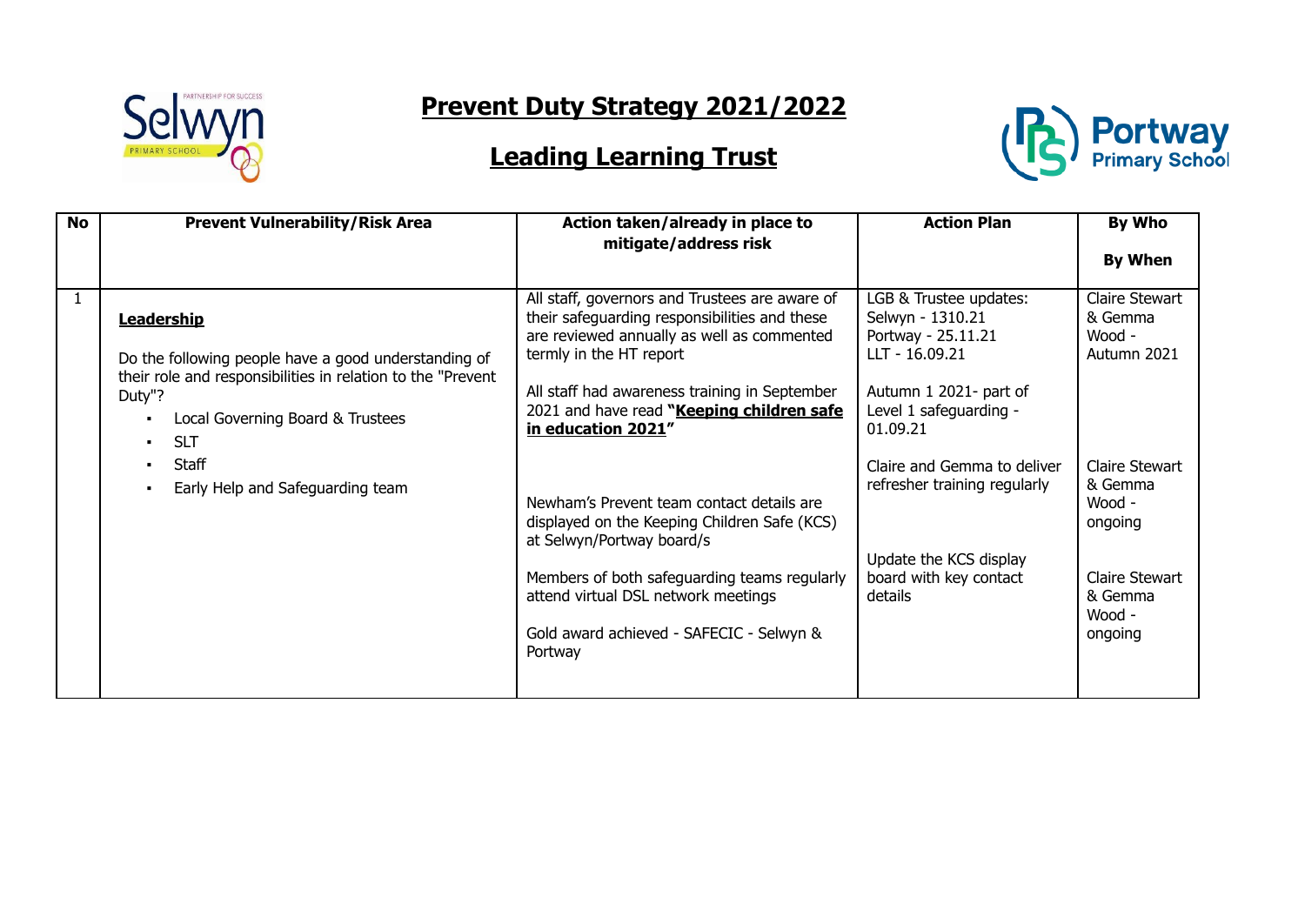| $\overline{2}$          | <b>Partnership</b><br>Is there active engagement from the school's Governors,<br>Trustees, managers and leaders?<br>Does the school have an identified single point of contact<br>(SPOC) in relation to Prevent?                                                                                                                                                                                                                            | Review of Trust Prevent strategy with<br>Newham's Prevent team<br>Staff, governors and Trustees receive regular<br>updates when required/prevalent<br>SPOC - Claire Stewart - displayed on the KCS<br>at Selwyn board                                                                                                                                                                                                                           | To be arranged<br>LGB & Trustee updates<br>planned:<br>Selwyn - Spring 1<br>Portway - Spring 1<br>LLT - Spring 1                                             | <b>Claire Stewart</b><br>& Gemma<br>Wood - Spring<br>2022<br><b>Claire Stewart</b><br>& Gemma<br>Wood - Spring<br>2022 |
|-------------------------|---------------------------------------------------------------------------------------------------------------------------------------------------------------------------------------------------------------------------------------------------------------------------------------------------------------------------------------------------------------------------------------------------------------------------------------------|-------------------------------------------------------------------------------------------------------------------------------------------------------------------------------------------------------------------------------------------------------------------------------------------------------------------------------------------------------------------------------------------------------------------------------------------------|--------------------------------------------------------------------------------------------------------------------------------------------------------------|------------------------------------------------------------------------------------------------------------------------|
|                         | Does the school engage with the Local Authority Police<br>Prevent Leads and engage with local Prevent<br>Boards/Steering Groups at Strategic and Operational<br>level?                                                                                                                                                                                                                                                                      | SPOC - Gemma Wood - displayed on the KCS<br>at Portway board<br>Schools within the Trust work in partnership<br>with a variety of agencies to safeguard<br>children including Police, Prevent Team, MASH,<br>CAMHS, Behaviour Support team, school<br>nurse, Speech and language service and other<br>agencies relevant to children's individual needs<br>Regular updates are received through NAPH<br>(Head teachers) and DSL network meetings | Continued engagement with<br>MASH and LA Prevent team                                                                                                        | <b>Claire Stewart</b><br>& Gemma<br>Wood -<br>ongoing                                                                  |
| $\overline{\mathbf{3}}$ | <b>Staff Training and awareness</b><br>Do all leaders and teachers have sufficient knowledge<br>and confidence to:<br>1) exemplify British Values in their management,<br>teaching and through general behaviours in the school<br>2) understand the factors that make people vulnerable to<br>being drawn into terrorism and to cWoodenge extremist<br>ideas which are used by terrorist groups and can purport<br>to legitimise terrorism | Pupil's understanding of key values are<br>developed through: the 5C's, curriculum<br>overview, learning environments, assemblies,<br>reflection time, charitable events, staff and<br>pupil's daily interactions and our ethos of<br><b>Inclusion and Equalities</b><br>RSHE curriculum and reflection review to<br>ensure inclusion of extremism/prevent                                                                                      | Midday session CPD session -<br>awareness raising<br>Selwyn Prevent Training -<br><b>Spring 1 2022</b><br>Portway Prevent Training -<br><b>Spring 1 2022</b> | <b>Claire Stewart</b><br>& Gemma<br>Wood - Spring<br>2022<br><b>Claire Stewart</b><br>& Gemma<br>Wood - Spring<br>2022 |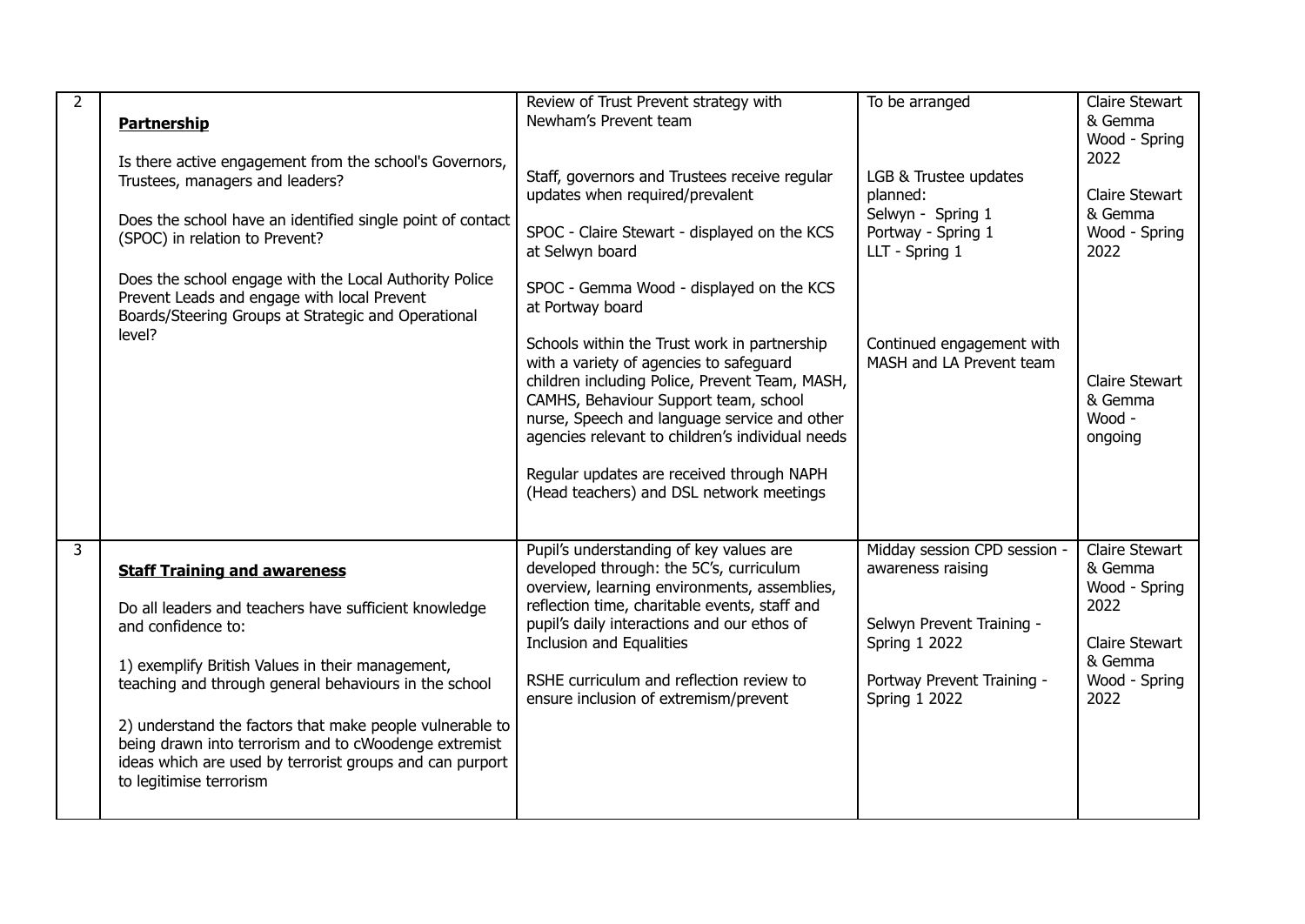|   | 3) have sufficient training to be able to recognise this<br>vulnerability and be aware of what action to take in<br>response                                                                                                                                                                                                                                                                                                                                                 |                                                                                                                                                                                                                                                                                                                                                                                                                                                                                                                                                                          |                                                                                                                                                                                                       |                                                       |
|---|------------------------------------------------------------------------------------------------------------------------------------------------------------------------------------------------------------------------------------------------------------------------------------------------------------------------------------------------------------------------------------------------------------------------------------------------------------------------------|--------------------------------------------------------------------------------------------------------------------------------------------------------------------------------------------------------------------------------------------------------------------------------------------------------------------------------------------------------------------------------------------------------------------------------------------------------------------------------------------------------------------------------------------------------------------------|-------------------------------------------------------------------------------------------------------------------------------------------------------------------------------------------------------|-------------------------------------------------------|
| 4 | <b>Welfare and pastoral support</b><br>1) Are there adequate arrangements and resources in<br>place to provide pastoral care and early help support as<br>required by children and families?<br>2) Does the school have counselling provision or is this<br>support signposted locally or brought in?<br>3) Are there adequate monitoring arrangements to<br>ensure that early help support is effective?<br>4) Does the support reflect the school demographic and<br>need? | Safeguarding Teams at both schools meet<br>weekly to discuss children and families of<br>concern. The team uses a solution focused,<br>earliest intervention framework. Early help<br>cases are allocated to a lead practitioner.<br>Regular supervision is available to all members<br>of the team<br>Place 2 Be counselling available in school<br>Place 2 Talk & Place 2 Think drop in available<br>for staff, pupils and their families<br>Gold award achieved - SAFECIC - Selwyn &<br>Portway                                                                       | Family Support Workers and<br>Learning Mentors to continue<br>to attend neighbourhood<br>early help partnership<br>meetings.<br>Extension of Trust wide Place<br>2 Be service & wellbeing<br>strategy | <b>Claire Stewart</b><br>& Gemma<br>Wood -<br>ongoing |
| 5 | <b>Speakers and Events</b><br>1) Is there an effective policy/framework for<br>managing speaker requests?<br>Is it well communicated to staff/students and<br>2)<br>complied with?<br>3) Is there a policy/framework for managing school<br>events private hire or letting of the building?<br>4) Are off site events which are supported,<br>endorsed, funded or organised through the<br>school subject to risk assessment and<br>safeguarding procedures?                 | LT to note the following when managing<br>requests of guest speakers<br>LLT has clear guidance with regards to<br>external speakers, i.e. what kind of external<br>speakers are authorised to speak/present and<br>what due diligence is taken beforehand to<br>ensure inappropriate speakers are barred. The<br>wider impact of certain speakers is taken into<br>account.<br>Educational visits that involve speakers/events<br>and workshops support the school curriculum<br>and are arranged by year group leads and<br>subject leads. There is a clear process for | Continue regular scrutiny,<br>monitoring and analysis of<br>speaker/presenter requests                                                                                                                | Emma Nicholls<br>Marcia Jacobs<br>- ongoing           |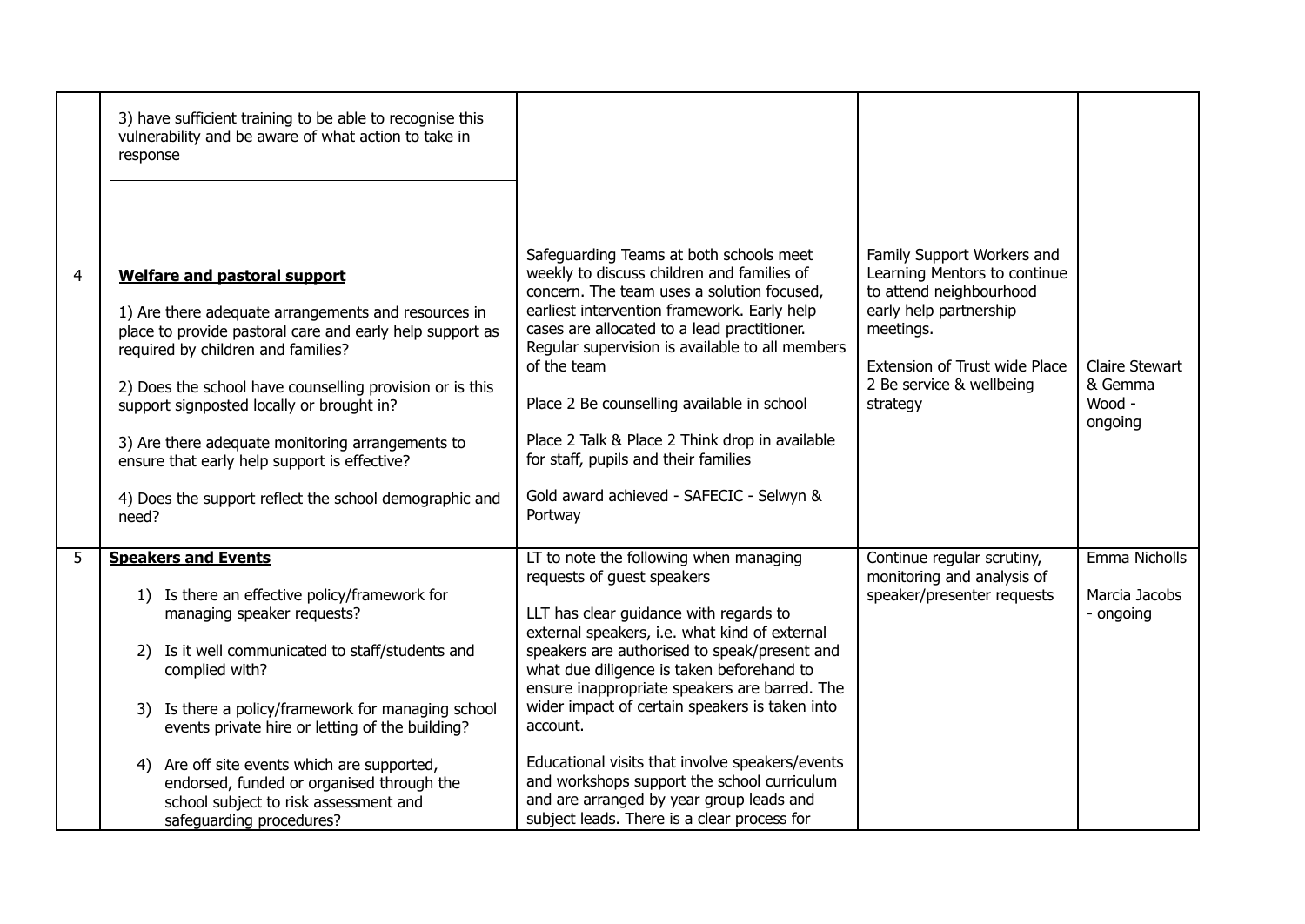|                |                                                                                                                                                                                                                                                                                                                                                                                                                                                                                                                                      | arranging educational visits and all visits are<br>accompanying risk assessments agreed by the<br><b>EVC</b>                                                                                                                                                                                                                                                                                                                                                                                                                                                                                                                                                                                               |                                                                             |                                     |
|----------------|--------------------------------------------------------------------------------------------------------------------------------------------------------------------------------------------------------------------------------------------------------------------------------------------------------------------------------------------------------------------------------------------------------------------------------------------------------------------------------------------------------------------------------------|------------------------------------------------------------------------------------------------------------------------------------------------------------------------------------------------------------------------------------------------------------------------------------------------------------------------------------------------------------------------------------------------------------------------------------------------------------------------------------------------------------------------------------------------------------------------------------------------------------------------------------------------------------------------------------------------------------|-----------------------------------------------------------------------------|-------------------------------------|
|                |                                                                                                                                                                                                                                                                                                                                                                                                                                                                                                                                      | Lettings policy available - policy ratified by<br>Trustees Oct 2018                                                                                                                                                                                                                                                                                                                                                                                                                                                                                                                                                                                                                                        |                                                                             |                                     |
| 6              | <b>Online Safety</b><br>1) Does the school have a policy relating to the use<br>of IT and does it contain a specific reference and<br>inclusion of the Prevent Duty?<br>Does the school employ filtering/firewall systems<br>2)<br>to prevent staff/students/visitors from accessing<br>extremist websites and/or inappropriate material<br>Does this also include the use of using their own<br>3)<br>devices via Wi-Fi?<br>Does the system alert to serious and/or repeated<br>4)<br>breaches or attempted breaches of the policy? | Online Safety Policy and Acceptable Use policy<br>IT policies include an 'Acceptable Use Policy',<br>'USB Policy' and an 'Information and Security<br>Policy' which includes filtering and firewall<br>systems (covering Wi-Fi) that prevent access<br>to extremist websites and materials. This<br>meets the requirements of the Prevent Duty.<br>However, policy is sensitive to the fact that<br>people should be free to access mainstream<br>news sites and conduct research, even if it is<br>about terrorism.<br>LGFL filtering throughout the school prevents<br>access to materials on-line. Reporting system<br>in place for inappropriate content by adults<br>and children. Monitored by LGFL. | Online Safety Policy to be<br>reviewed by Trust IT Director<br>& LT         | Abid Patel -<br>Autumn 2021         |
|                | Is there a policy in place for students and staff<br>5)<br>using IT equipment to research terrorism and<br>counterterrorism in the course of their learning?                                                                                                                                                                                                                                                                                                                                                                         |                                                                                                                                                                                                                                                                                                                                                                                                                                                                                                                                                                                                                                                                                                            |                                                                             |                                     |
| $\overline{7}$ | <b>Prayer and Faith Facilities</b><br>Does the school have prayer facilities?<br>1)                                                                                                                                                                                                                                                                                                                                                                                                                                                  | LLT does not have a specified space for prayer<br>and has limited space.                                                                                                                                                                                                                                                                                                                                                                                                                                                                                                                                                                                                                                   | Regular scrutiny, monitoring<br>and analysis of prayer facility<br>requests | Emma Nicholls<br>- ongoing          |
|                | Are there good governance and management<br>2)<br>procedures in place in respect of activities and<br>space in these facilities?                                                                                                                                                                                                                                                                                                                                                                                                     |                                                                                                                                                                                                                                                                                                                                                                                                                                                                                                                                                                                                                                                                                                            |                                                                             |                                     |
| 8              | <b>Premises Security</b><br>1) Are there effective arrangements in place to<br>manage access to the school by visitors and<br>non-students/staff?                                                                                                                                                                                                                                                                                                                                                                                    | Selwyn & Portway has a clear and strong site<br>security with a single point of access.<br>Covid guidance is given to all visitors.                                                                                                                                                                                                                                                                                                                                                                                                                                                                                                                                                                        | Regular scrutiny, monitoring<br>and analysis of premises<br>security        | Emma Nicholls<br>Marcia Jacobs<br>& |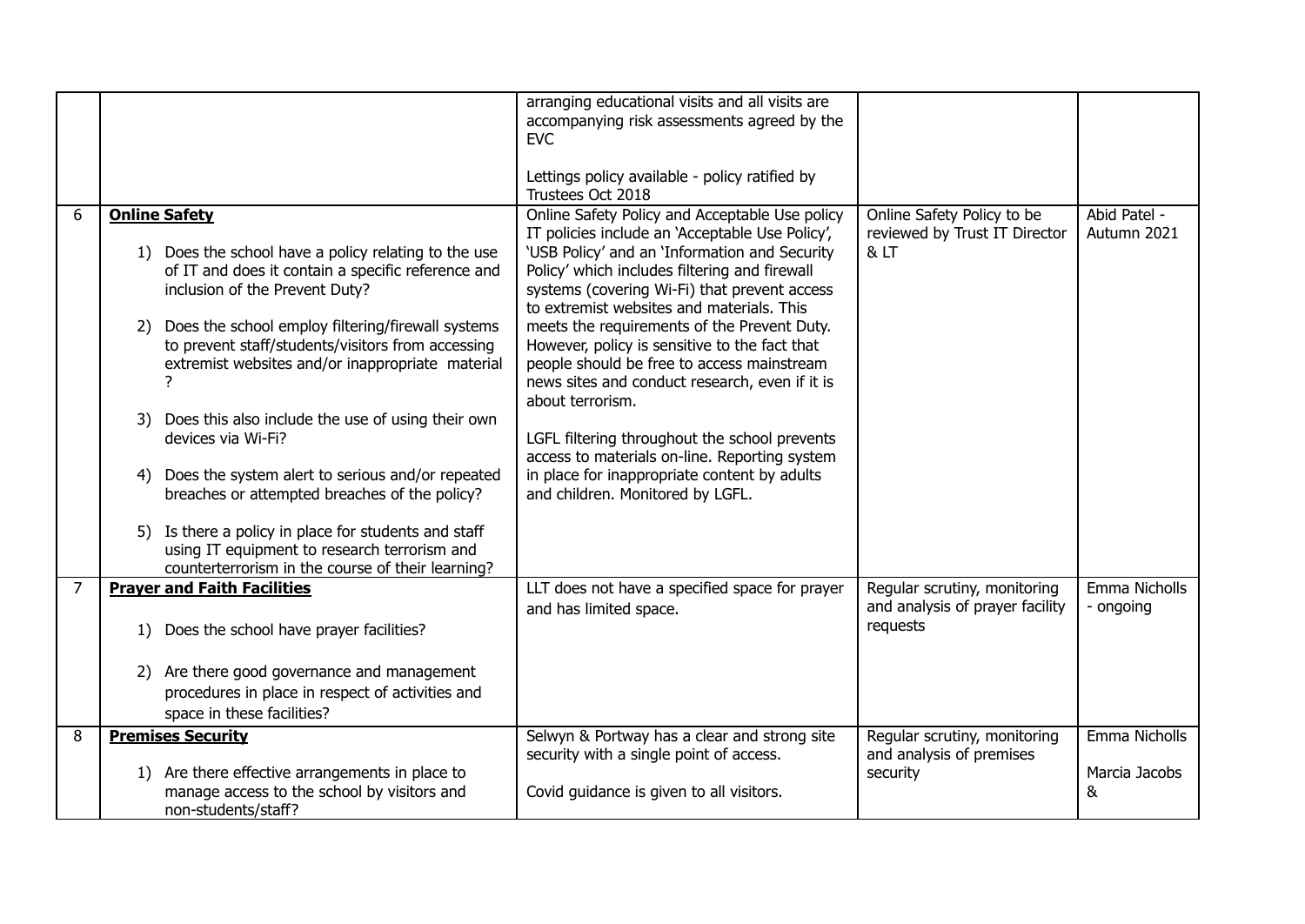|   | 6) | 2) Is there a policy regarding the wearing of ID on<br>school premises? Is it enforced?<br>3) Are dangerous substances kept and stored on<br>site?<br>4) Is there a policy in place to manage the storage,<br>transport, handling and audit of such substances?<br>5) Is there a policy covering the distribution<br>(including electronic) of leaflets or other<br>publicising material?<br>Does the school intervene where out of school<br>activities are identified or are likely to impact<br>upon staff and/or children and young people i.e.<br>leafleting, protest etc? | All staff must sign in using the electronic sign<br>in device.<br>All visitors sign in at the main reception.<br>All staff and visitors must wear ID lanyards at<br>all times.<br>The school has a locked door policy with<br>access only achievable through the main<br>entrance which requires a member of staff to<br>release the lock.<br>No dangerous substances are kept on-site.<br>Cleaning substances are kept locked and key<br>with the site-supervisor.<br>Premises letting is currency under review by<br>the Trust Board. |                                                                            | Fredericka<br>Bines -<br>ongoing                      |
|---|----|---------------------------------------------------------------------------------------------------------------------------------------------------------------------------------------------------------------------------------------------------------------------------------------------------------------------------------------------------------------------------------------------------------------------------------------------------------------------------------------------------------------------------------------------------------------------------------|-----------------------------------------------------------------------------------------------------------------------------------------------------------------------------------------------------------------------------------------------------------------------------------------------------------------------------------------------------------------------------------------------------------------------------------------------------------------------------------------------------------------------------------------|----------------------------------------------------------------------------|-------------------------------------------------------|
|   | 7) | Is there a policy which covers letting of premises?                                                                                                                                                                                                                                                                                                                                                                                                                                                                                                                             |                                                                                                                                                                                                                                                                                                                                                                                                                                                                                                                                         |                                                                            |                                                       |
| 9 |    | <b>Early Help and Safeguarding</b><br>1) Is protection against the risk of radicalisation and<br>extremism included within Safeguarding and<br>other relevant policies?                                                                                                                                                                                                                                                                                                                                                                                                         | Leading Learning Trust - Child<br>Protection and Safeguarding Policy<br>makes reference to radicalisation and<br>extremism (P4.8 Prevention of radicalisation) -<br>Policy ratified by Trustees Nov 2021                                                                                                                                                                                                                                                                                                                                | Review policy as required by<br>the compliance calendar and<br>DfE updates | <b>Claire Stewart</b><br>& Gemma<br>Wood -<br>ongoing |
|   | 2) | Do Safeguarding and staff receive additional and<br>ongoing training to enable the effective<br>understanding and handling of referrals relating<br>to radicalisation and extremism?                                                                                                                                                                                                                                                                                                                                                                                            | Annual training is carried out for all staff<br>reminding them of their responsibilities as well<br>as the process of reporting and recording if<br>they believe extremism or radicalisation is<br>being taking place                                                                                                                                                                                                                                                                                                                   |                                                                            |                                                       |
|   | 3) | Does the school utilise Prevent and Channel as a<br>support mechanism in cases of radicalisation and<br>extremism?                                                                                                                                                                                                                                                                                                                                                                                                                                                              | Newham's Prevent team contact details are<br>displayed on KCS at Selwyn/Portway board                                                                                                                                                                                                                                                                                                                                                                                                                                                   |                                                                            |                                                       |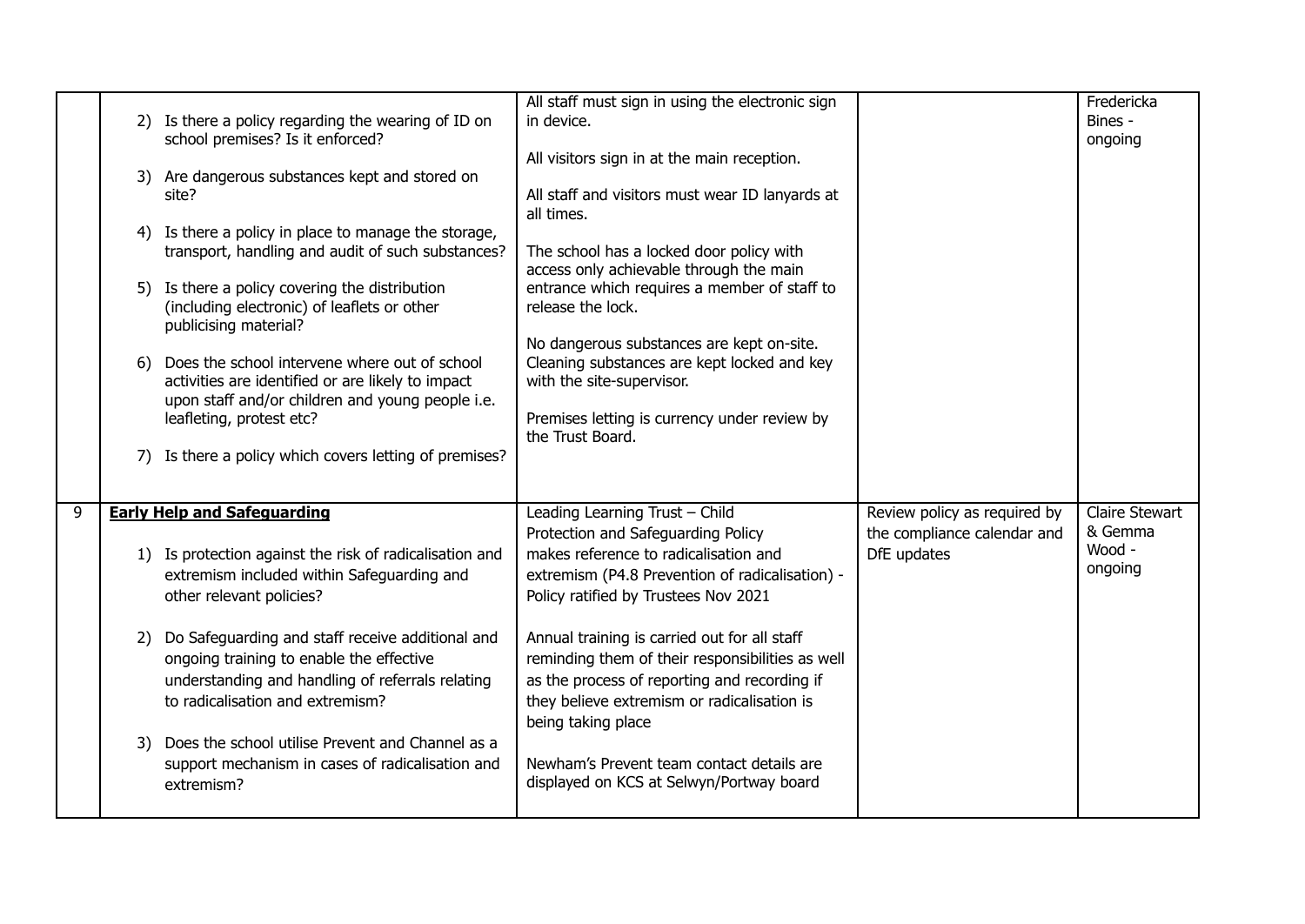| 10 | <b>Communications</b><br>1) Is the Local Authority Prevent Lead and their role<br>widely known across the school?<br>Does the school have a named Prevent Lead?<br>2)<br>3) Are staff made aware of the Prevent Duty, current<br>risks and appropriate activities in this area?<br>Are there information sharing protocols in place<br>4)<br>to facilitate information sharing with Prevent<br>partners?                                                                                                                                                                                | Prevent Strategy is available on Google Drive<br>& on Keeping Children Safe (KCS) at<br>Selwyn/Portway board<br>Data sharing agreements with the<br>Metropolitan Police Service and local authority<br>exist in order to share Prevent related<br>concerns                                                                                                                                                                                      | Continue to liaise with LA<br>Prevent Team & Community<br>Resilience Officers      | <b>Claire Stewart</b><br>& Gemma<br>Wood -<br>ongoing |
|----|-----------------------------------------------------------------------------------------------------------------------------------------------------------------------------------------------------------------------------------------------------------------------------------------------------------------------------------------------------------------------------------------------------------------------------------------------------------------------------------------------------------------------------------------------------------------------------------------|-------------------------------------------------------------------------------------------------------------------------------------------------------------------------------------------------------------------------------------------------------------------------------------------------------------------------------------------------------------------------------------------------------------------------------------------------|------------------------------------------------------------------------------------|-------------------------------------------------------|
| 11 | <b>Incident Management</b><br>Does the school have a critical incident<br>1)<br>management plan which is capable of dealing<br>terrorist related issues?<br>Is a suitably trained Prevent Lead identified to<br>2)<br>lead on the response to such an incident?<br>Does the Communications/ICT lead understand<br>3)<br>the nature of such an incident and the response<br>that may be required?<br>Does the school have effective arrangements in<br>4)<br>place to identify and respond to tensions on or off<br>site which might impact upon staff, student<br>and/or public safety? | Representatives from Selwyn & Portway<br>attended critical incidents training - 16.01.19<br>> initial review of current policies undertaken<br>As well as terrorism related incidents, the<br>school has means through which it can learn<br>about and manage tensions (on and off-site)<br>that could impact staff and pupils. This<br>involves working with local partners and<br>communicating effectively with staff and pupils<br>involved | Final review of critical<br>incidents policy & Business<br>Continuity Plan with LT | Emma Nicholls<br>Marcia Jacobs<br>- ongoing           |